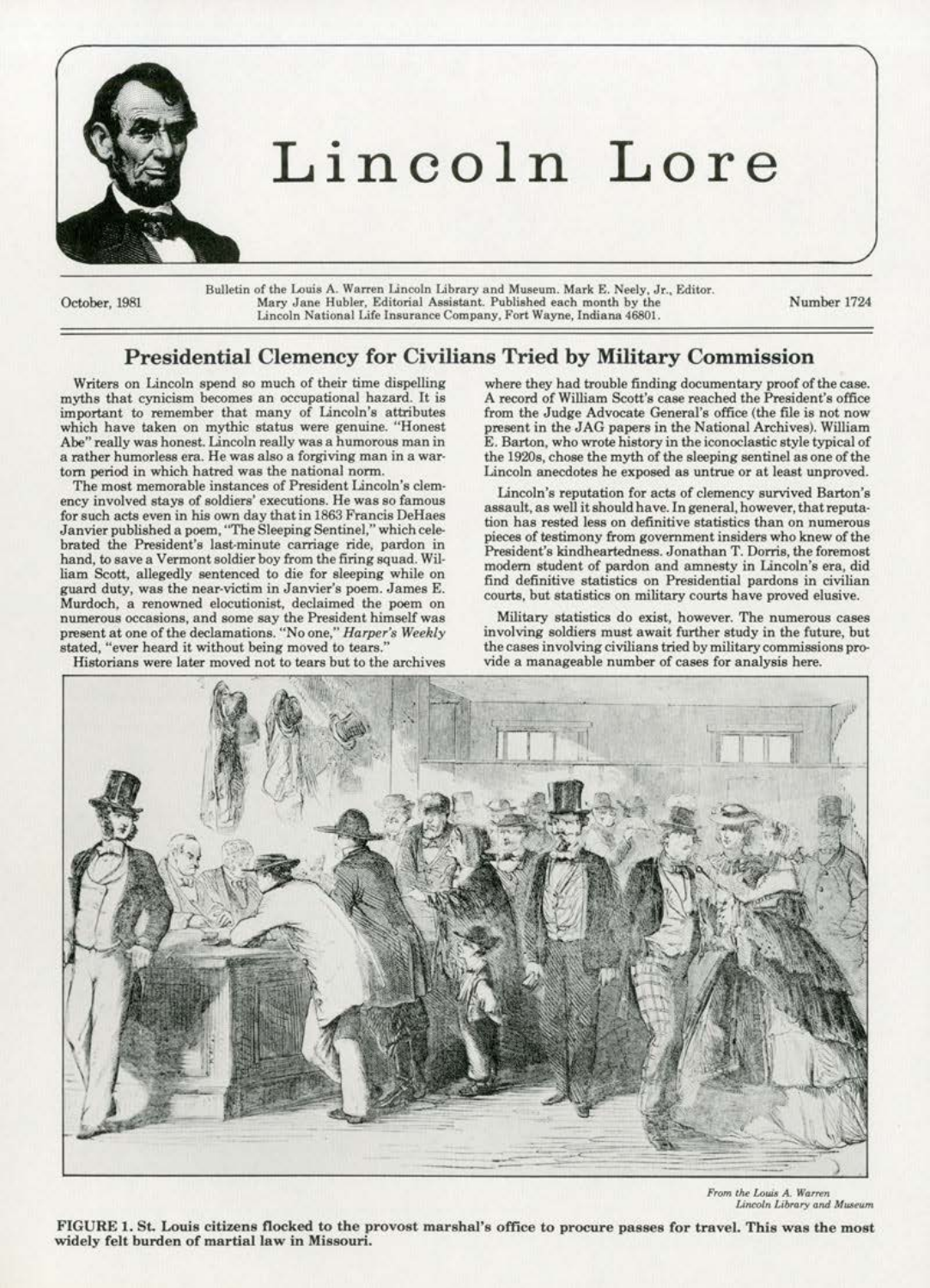From 1863 to the end of Lincoln's administration, the Judge Advocate General's office referred 210 cases of civilians sentenced by military courts to the President. The President had the power to pardon, of course, and these cases reached his desk because of appeals from the accused, pleas from influential relatives, doubts on the part of the generals who reviewed court martials, or questions from the Judge Advocate General's office. Moreover, an act of Congress required death sentences resulting from military trials to be reviewed by the President. Lincoln's action is noted in only 184 of the cases. The chart

below shows what actions he recommended in these cases.

|  |  |  | Lincoln's Use of the Pardoning Power in Cases |                                                       |
|--|--|--|-----------------------------------------------|-------------------------------------------------------|
|  |  |  |                                               | of Civilians Tried by Military Commissions, 1863-1865 |

| Advice                               | Approves       | <b>Mitigates</b><br><b>Punishment Punishment Punishment</b> | Increases |
|--------------------------------------|----------------|-------------------------------------------------------------|-----------|
| On recommendation of<br>JAG          | 39             | 33                                                          |           |
| Despite JAG<br>recommendation        | $\overline{5}$ | 14                                                          |           |
| On general's<br>recommendation       |                | 14                                                          |           |
| Despite general's<br>recommendation  | 3              | $\overline{2}$                                              |           |
| On strong JAG<br>recommendation      | 20             | 3                                                           |           |
| Despite strong JAG<br>recommendation |                | 8                                                           |           |
| No recommendation                    | 23             | 20                                                          |           |

The last column stands as persuasive testimony to Lincoln's charitable instincts. It should be noted also that Lincoln's approval of punishment in four of the five cases, despite the JAG office's recommendation to increase the punishment, was in essence also Lincoln's refusal to increase the punishment on these same cases.



From the Louis A. Warren Lincoln Library and Museum

FIGURE 2. Harper's Weekly was still celebrating the case of the pardoned sentinel as late as February 26, 1870.



From the Louis A. Warren<br>Lincoln Library and Museum

#### FIGURE 3. Joseph Holt.

In the fourteen cases in which Lincoln mitigated the punishment on the recommendation of a general, he was doing so despite the fact that the JAG did not endorse the general's recommendation. Those cases in which both a general and the JAG's office recommended mitigation are included in the category "On recommendation of JAG" (6 of the 33 cases). In other words, Lincoln was always looking for an excuse to pardon crimes and lessen punishments. All it took was some recommendation  $-$  from a general if not from the JAG  $-$  to make Lincoln's kindly heart respond. In only four cases did Lincoln's approval of the court's sentence constitute a tougher penalty than the JAG (one case) or the generals (three cases) thought proper.

Most often, Lincoln followed the recommendation of the JAG (95 of 184 cases). Judge Advocate General Joseph Holt was a tough man whose roots in strife-torn Kentucky helped him appreciate that rewarding loyalty and punishing disloyalty were the ways to keep the Union whole. Even so, his office found cause to pardon or to soften punishment in 19.6% of the cases referred to the President. Lincoln almost always found it easy to follow those suggestions.

The important statistics are those that document the ease with which Lincoln ignored the recommendations of the JAG's office for carrying out the punishments the military commissions had thought proper. He defied the military commissions in 12.9% of the cases that came to him (in 22.1% of the cases on which the JAG chose to give him advice). These were the actions not only of a forgiving and kindly man but also of a strong and independent President never afraid to act on his own judgment. When the choice was left entirely to the President, he mitigated punishments more than 50% of the time.

By mentioning loyalty and disloyalty earlier, this article may have given the impression that these cases involved what would be called political dissent today. One might thus imagine that in the cases under discussion here Lincoln's choice was easy and should have been easier. After all, the United States Supreme Court would eventually rule that military trials of civilians when the civilian courts were operating were illegal. Moreover, the Supreme Court would so rule in a case in which the accused, Lambdin P. Milligan, had taken no overt action but had been a member of a suspicious group and had spoken in a way that staunch supporters of the war effort usually did not.

 $\rm{2}$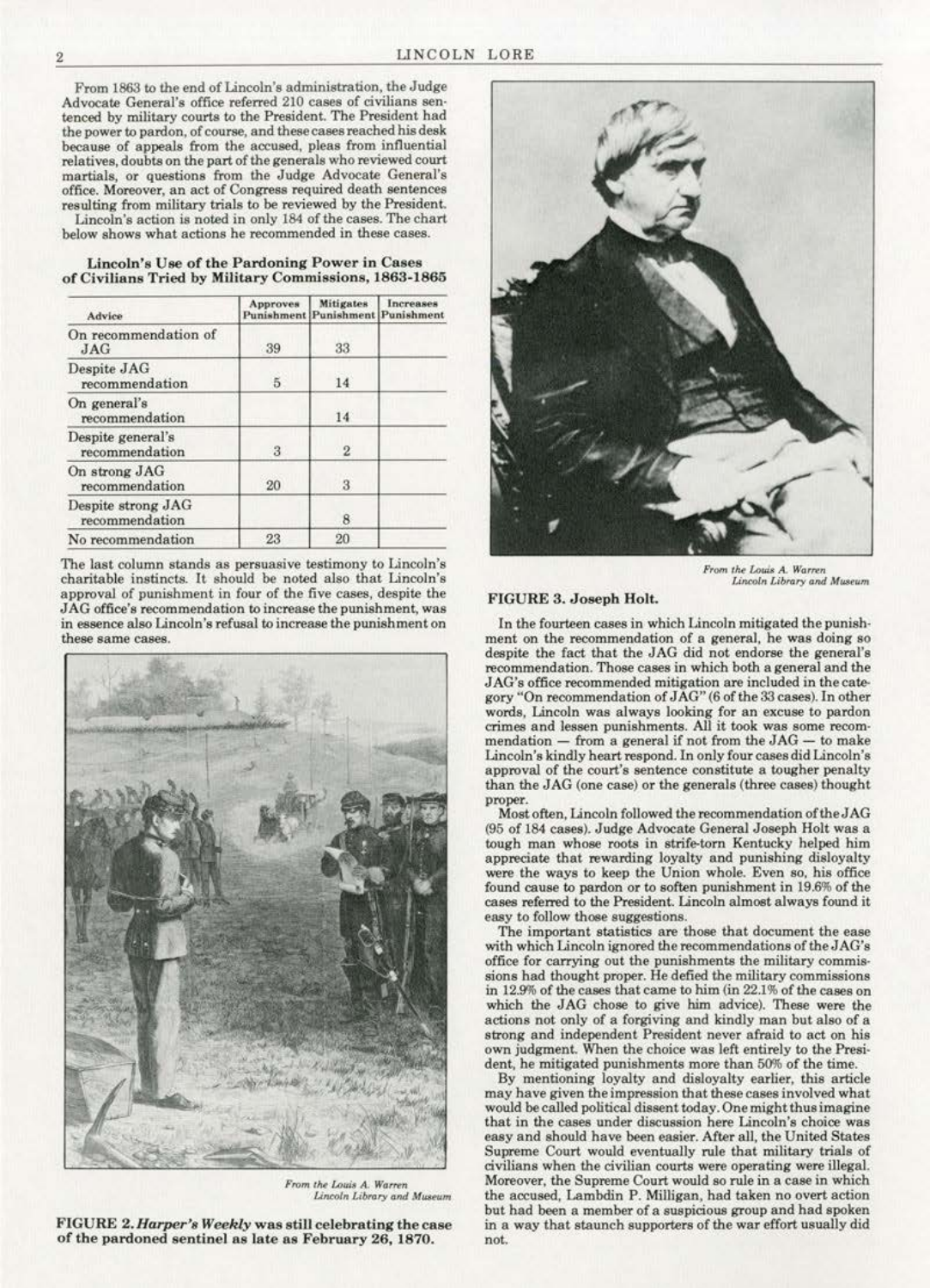

From the Louis A. Warren<br>Lincoln Library and Museum FIGURE 4. Martial law was meant to protect Unionist refugees like these as well as to punish the disloyal.

Actually, one could describe most of these cases as matters of political dissent only if one could call the attempt to create the Confederate States of America and the Civil War that followed matters of political dissent. The citizens whose cases Lincoln adjudicated came overwhelmingly from the border area: Missouri (41.5% of the 147 cases identifiable by state), Tennessee (25.9%), Maryland (6.8%), Arkansas (4.8%), and Virginia (4.1%). Missouri and Tennessee thus accounted for two-thirds of the 147 cases. Both states were the scene of actual military operations, and Tennessee, of course, had seceded and was a part of the Union only to the degree that military power made it so. Since Missouri never seceded, disloyalty was a problem circumscribed by certain traditional constitutional limits, but martial law existed there as well.

The generals who declared martial law did not do so just to make it easier to enforce ideological purity on the local inhabitants. The following are the crimes for which the cases in Missouri were convicted (individuals were often accused of more than one crime; 61 individuals were responsible for these crimes):

| Aiding and abetting enemy          |                                                 |
|------------------------------------|-------------------------------------------------|
| Arson                              |                                                 |
| Assault with intent to kill        |                                                 |
| Attempted robbery                  |                                                 |
| Disloyalty                         |                                                 |
| Encouraging rebellion              | $\begin{array}{c} 2 \\ 1 \\ 2 \\ 1 \end{array}$ |
| Grand larceny                      | $\overline{\overline{3}}$                       |
| Guerrilla                          | 11                                              |
| Larceny                            | $\boldsymbol{2}$                                |
| Marauder                           | 1                                               |
| Military insurgent                 | $\overline{2}$                                  |
| Murder                             | $\ddot{6}$                                      |
| Robbery                            | 8                                               |
| Selling government property        | 1                                               |
| Spy                                | $\frac{1}{1}$                                   |
| Taking up arms against U.S.        |                                                 |
| Violating Act of 17 July 1862      | 3                                               |
| Violating Laws and Customs of War  | 21                                              |
| <b>Violating Military Orders</b>   | -1                                              |
| Violating Oath of Allegiance       | 23                                              |
| Violating Dept. of Missouri Orders |                                                 |
| <b>Violating Parole</b>            | $\overline{2}$                                  |

Where martial law is declared, the military supercedes the civil power. Nevertheless, in Missouri it did not do so entirely, and the civil courts clearly handled many cases even in areas

where martial law was in effect. William E. Parrish's history of Missouri in the Civil War era notes that martial law "by no means eliminated civilian courts or controls but relegated these functions to military supervision when demanded by the exigencies of war." He states further that:

Political prisoners usually had a fairly prompt hearing before a military board, which resulted in their being released on bond or banished, depending upon the severity of their case. If they had been involved in serious guerrilla activity. they could be sentenced to death or permanent imprisonment. In the latter case, they were usually transferred to the new federal prison at Alton, Illinois, which opened in February, 1862.

Although Confederate forces were driven out of Missouri after the Battle of Pea Ridge, March 7-8, 1862, the state became the scene of the most vicious guerrilla conflicts of the Civil War.<br>William C. Quantrill, Dr. Charles R. "Doc" Jennison, and<br>James H. "Jim" Lane gained unenviable reputations for ruthless waging of the sort of civil war that is not fought in uniform. Those guerrillas and others less famous sowed the seeds of bitter animosity which carried over into "feuding" and banditry long after the Civil War was over. Union soldiers and martial law did what they could to stop it. The names of many of those they stopped eventually wound up on President Lincoln's desk.

To judge from the cases on which Lincoln acted, one can say that military trials of civilians were exceedingly rare outside the Confederate and Border States. Among the 184 cases in which Lincoln took some action, no more than 12 involved Northerners outside the District of Columbia (which was officially under martial law), and it is not clear that all of these were tried in the Northern states of which the accused were citizens. Military trials of civilians occurred mainly in areas where the military commission was the only form of justice or where it was as likely to dispense justice as the local civil court was. Even then, its victims, if they may be called that, sometimes got another hearing before a singularly humane and forgiving President.

Now thirser, is it haven that & Accommo Dinector, Postulant of the United States of Louveau, consideration of the premises decree other good and supfecent reasons me thereants moving, new granted and de hereby grant unte here, the said John Enumingham, a full and uncenditional parties. In testimony whereof, I have hereunto signed my name and canned the Seal of the United States te be affixed Dene at the City of Hashington, this Twentieth day of Afril AB 5.62 and<br>of the Independence of the United States the Eighty seconts. Alve haw Sincol By the President Hellin & Sewans Secretary of Said

From the Louis A. Warren Lincoln Library and Museum

FIGURE 5. A Presidential pardon.